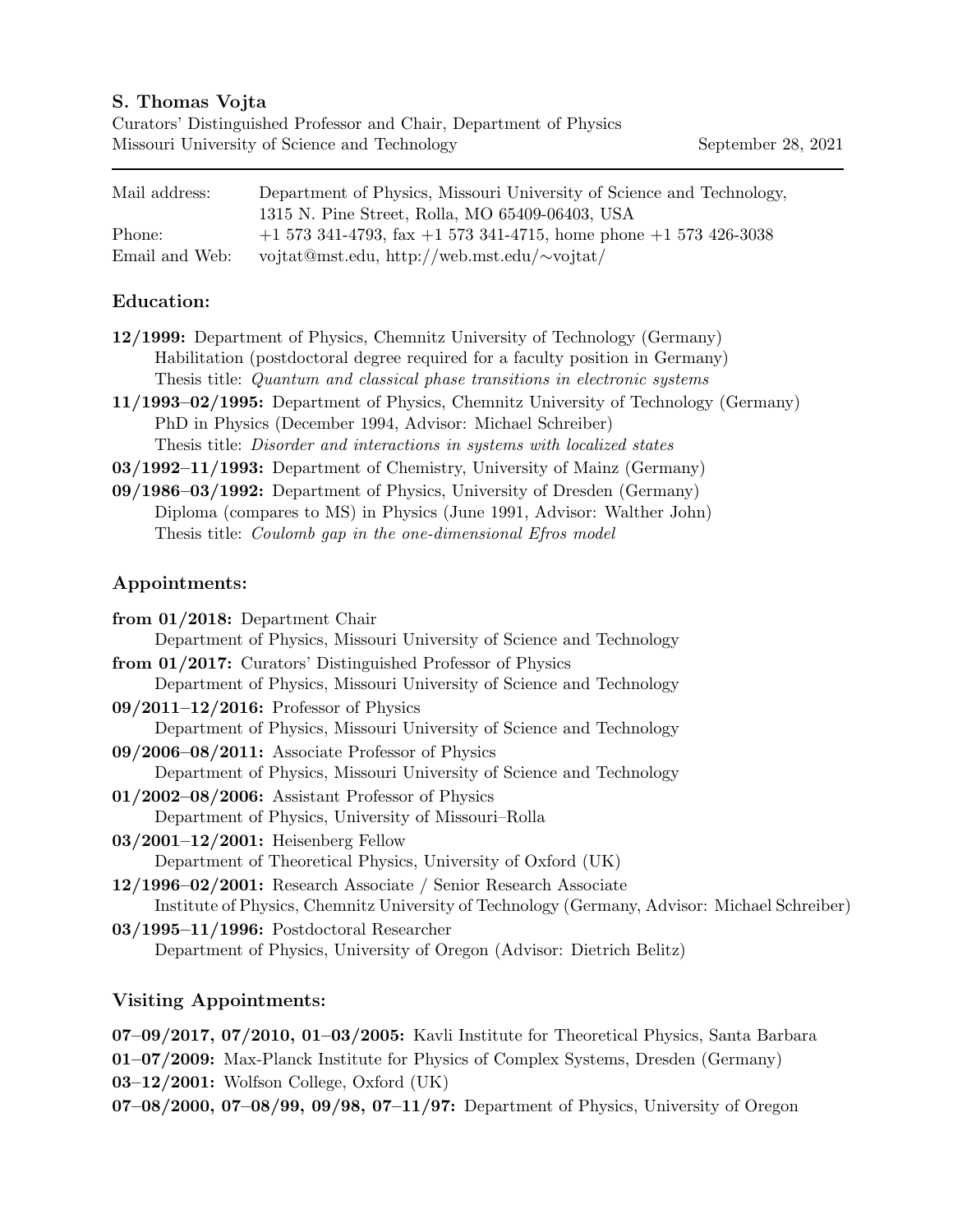## Honors and Awards:

- Fellow of the American Physical Society, 2015
- Cottrell Scholar of Research Corporation, 2005
- Heisenberg Fellow of German Research Foundation, 2000
- Postdoctoral Fellowship, German Research Foundation, 1996
- Fellowship of the German Academic Exchange Service, 1995

### Publications and Talks:

7 review articles  $152$  research papers in refereed journals  $+1$  submitted 24 printed proceedings and book chapters 3 popular science articles 53 invited talks at national or international meetings 104 seminar and colloquium talks 183 conference contributions

5010 citations, h-index 33, i10-index 97 (Google Scholar data)

(for complete publication list see separate sheets)

Grants: (total more than \$4.9 million, T.V.s portion \$3.1 million including NSF single-PI awards totalling \$1.8 millon)

- co-PI (39% effort), CRCNS US-German Research Proposal: Stochastic Axon Systems: From Spatial Dynamics to Self-Organization, National Science Foundation, 12/2021 – 11/2024, \$700,000
- PI (34% effort), MRI: Acquisition of a Supercomputer to Enable Advanced Computational Science and Engineering Research and Education in Missouri, National Science Foundation, 09/2019–08/2021, \$1,960,000
- PI (100% effort), *SEED:* Fractional random walk approach to serotonergic fibers, Research Corporation, 10/01/2019–09/30/2021, \$50,000
- PI (100% effort), *Disorder and dynamics in quantum materials*, National Science Foundation, 09/2018–08/2021, \$354,000
- PI (100% effort), Unconventional Quantum Phase Transitions, National Science Foundation, 01/2016–05/2019, \$339,000
- co-PI (43% effort), Phase transitions in silico and in vivo, University of Missouri Interdisciplinary Intercampus Research Program, 08/2015–07/2016, \$86,959
- PI (100% effort), *Brazil-U.S. Professorship/Lectureship Program*, American Physical Society, 08/2014–08/2015, \$4,000
- PI (100% effort), Unconventional Quantum Phase Transitions, National Science Foundation, 08/2012–07/2015, \$379,897
- PI (100% effort), Quantum phase transitions: disorder, dynamics, and frustration, National Science Foundation, 09/2009–08/2013, \$324,000
- co-PI (15% effort), Percolation networks at magnetic quantum phase transitions, University of Missouri Research Board, 09/2007–08/2009, \$32,360
- PI (100% effort), Cottrell: Disordered electronic quantum phase transitions and interactive approach to teaching computational physics, Research Corporation, 05/2005–04/2010, \$100,000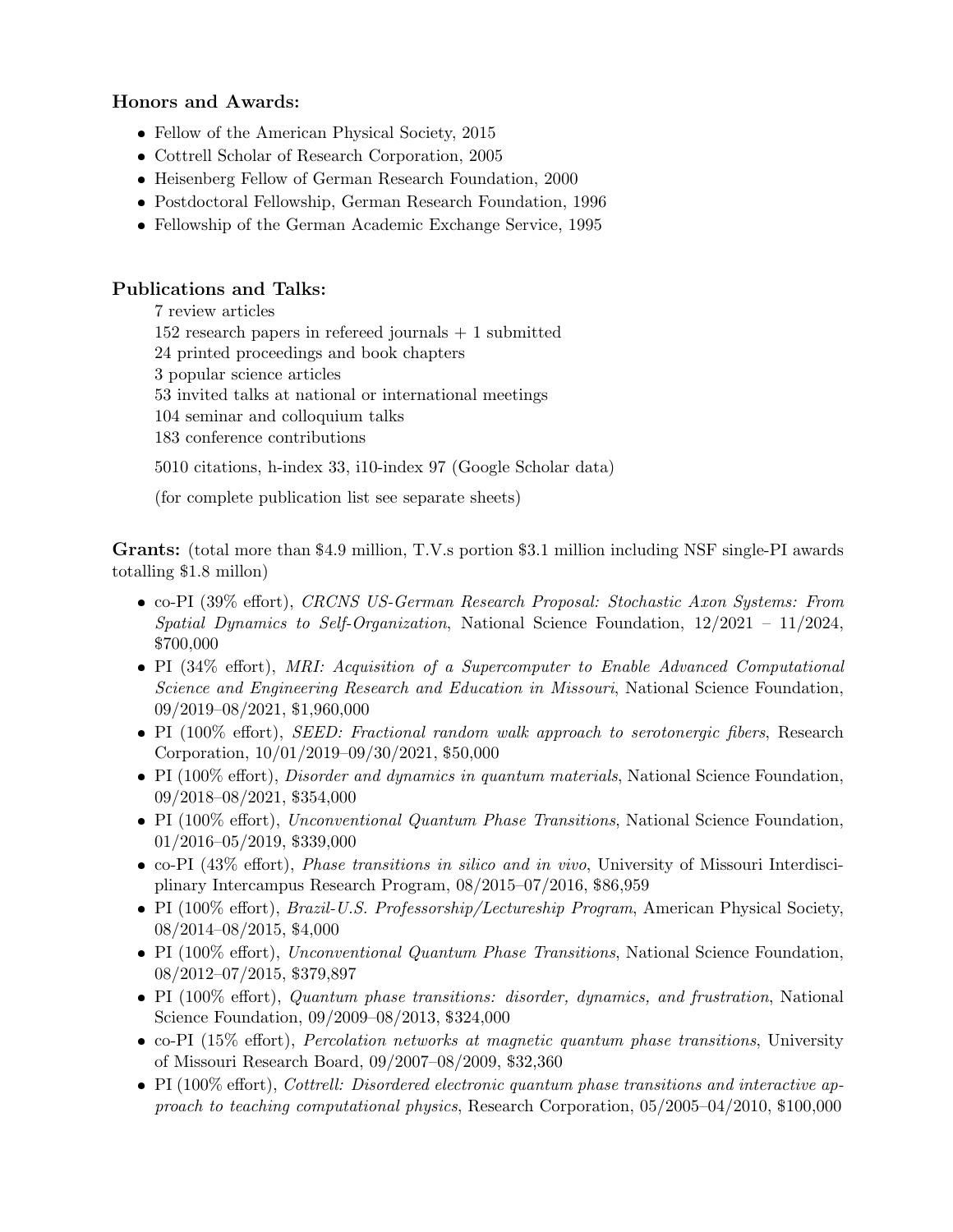- PI (100% effort), Nonequilibrium quantum phase transitions, University of Missouri Research Board, 01/2005–12/2005, \$14,508
- PI (100% effort), CAREER: Quantum phase transitions in electronic systems, National Science Foundation, 06/2004–12/2010, \$400,000
- PI (100% effort), Quantum phase transitions in disordered systems, University of Missouri Research Board, 01/2002–12/2002, \$21,920
- PI (100% effort), Dynamic behavior and glassiness of disordered correlated many-particle systems, German Research Foundation, 01/1999–12/2001, \$63,000 (converted from DM)
- PI (100% effort), Magnetic quantum phase transitions of itinerant electrons, German Research Foundation, 01/2000–12/2001, \$41,000 (converted from DM)
- co-PI (50% effort), Dynamic behavior and glassiness of disordered correlated many-particle systems, German Research Foundation, 01/1996–12/1998, \$59,000 (converted from DM)

# Teaching:

Missouri S&T/UMR (01/2002–present, cumulative average teaching evaluation score :  $3.5/4$ )

- graduate classes: Solid State Physics, Topics in Condensed Matter Physics, Statistical Mechanics, and Quantum Statistical Mechanics
- upper level undergraduate classes: *Computational Physics* and *Chaos and Nonlinear Dynamics*
- introductory undergraduate class Engineering Physics II
- Postdocs supervised: 3
- PhD students supervised: 11 (8 finished), MS students supervised: 2 (2 finished)
- undergraduate students involved in research: 30

Chemnitz University of Technology (04/1998–02/2001):

- graduate classes in *Condensed Matter Theory* and in *Physics of Phase Transitions*
- laboratories in computational physics
- physics classes for gifted high school students
- PhD students supervised: 1 (finished), MS students supervised: 1 (finished)

## Professional Activities:

- Referee for several journals, including *Science, Nature Physics, Nature Communications*, Physical Review Letters, Physical Review B, Physical Review E, Reviews of Modern Physics, New Journal of Physics, European Physical Journal B, Journal of Physics A, Journal of Physics: Condensed Matter, Journal of Low-Temperature Physics, Physics Letters A, Physica A, physica status solidi (b)
- Reviewer for National Science Foundation, Department of Energy, Petroleum Research Fund, US-Israel Binational Science Foundation, Natural Sciences and Engineering Research Council of Canada, Austrian Science Fund and German Research Foundation
- Organizer and co-organizer of several international conferences and workshops
- Editorial Board Member of *European Physical Journal B*, since 2012
- Editorial Board Member of Journal of Statistical Mechanics, 2004 2007

# University Service:

Missouri University of Science and Technology (01/2002–present):